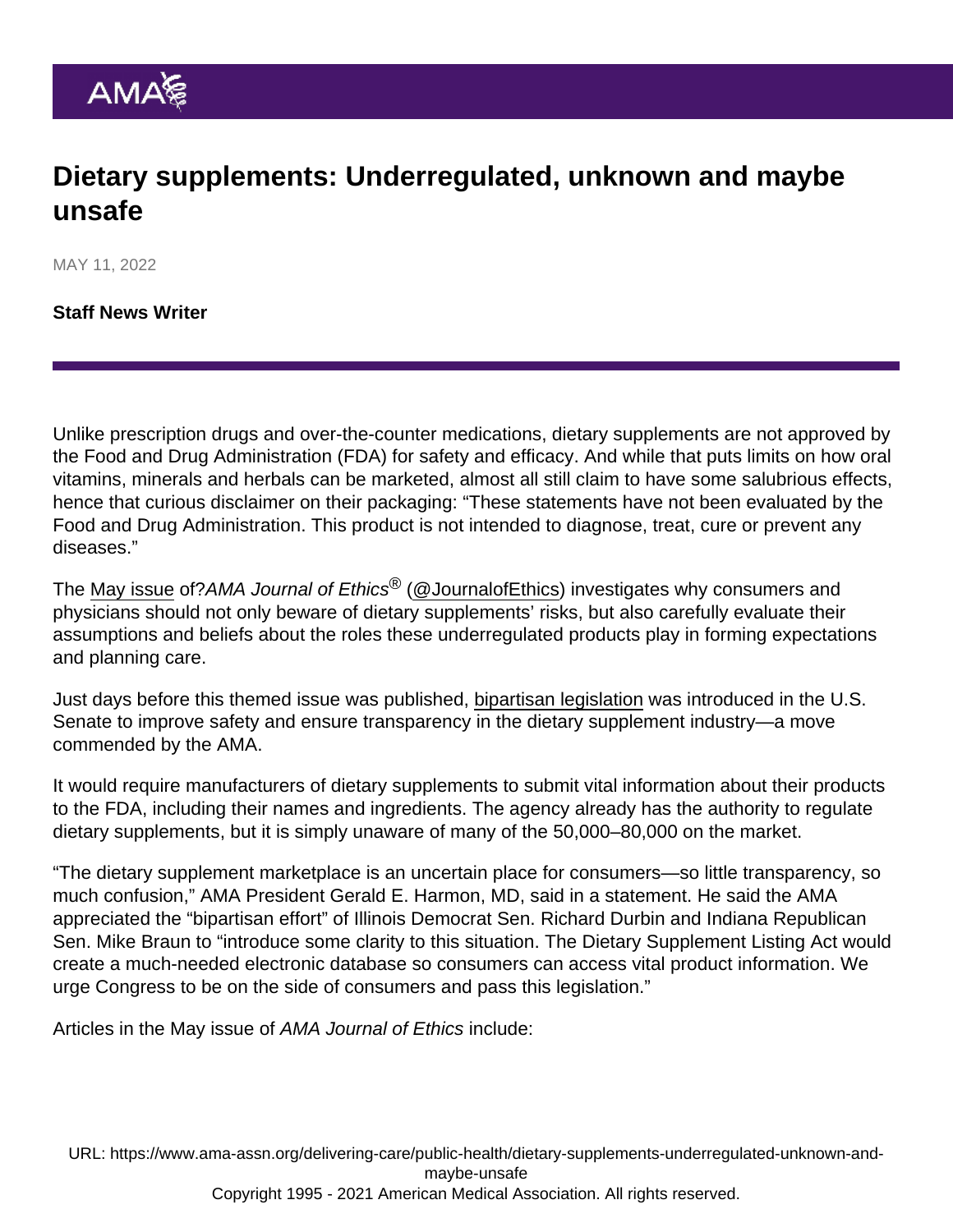## <sup>1</sup> "[How Should Clinicians Respond to Patient Interest in Dietar](https://journalofethics.ama-assn.org/article/how-should-clinicians-respond-patient-interest-dietary-supplements-treat-serious-chronic-illness/2022-05)y [Supplements to Treat Serious Chronic Illness](https://journalofethics.ama-assn.org/article/how-should-clinicians-respond-patient-interest-dietary-supplements-treat-serious-chronic-illness/2022-05)<sup>?</sup>

Consumption of over-the-counter vitamins, minerals and herbals is widespread, but clinicians lack critical information about their use.

#### " [What Should Clinicians Know About Dietary Supplement Quality?](https://journalofethics.ama-assn.org/article/what-should-clinicians-know-about-dietary-supplement-quality/2022-05) " 2

Increase in dietary supplement use in the United States suggests a great need for clinicians to be aware of the range of their quality parameters.

3

### " [Is My Patient Taking an Unsafe Dietary Supplement](https://journalofethics.ama-assn.org/article/my-patient-taking-unsafe-dietary-supplement/2022-05)?

Dietary supplements can have side effects; interact with medications, food or other supplements; or be unsafe.

#### " [What Should Dietary Supplement Oversight Look Like in the](https://journalofethics.ama-assn.org/article/what-should-dietary-supplement-oversight-look-us/2022-05)  $U.S.$ ?" 4

Statutory limitations prevent the FDA from effectively regulating dietary supplements and have generated numerous calls for reform.

## Listen and learn

The journal's May ["Ethics Talk" podcast](https://journalofethics.ama-assn.org/podcast/ethics-talk-how-us-census-left-latinx-americans-behind) features Amy B. Cadwallader, PhD, director of regulatory and public policy development for the U.S. Pharmacopoeia, Joshua J. Klein, a JD candidate at DePaul University College of Law, in Chicago, and Scott J. Schweikart, JD, MBE, senior research associate for the AMS Council on Ethical and Judicial Affairs, discuss product safety and the limited legal means available to rein in social media influencers' advertisements about dietary supplements.

The May issue also features 10 author-interview podcasts. Listen to [previous episodes](https://journalofethics.ama-assn.org/podcasts) of the "Ethics Talk" podcast or subscribe in [iTunes](https://itunes.apple.com/us/podcast/ethics-talk/id1431906161?mt=2) or other services.

URL: [https://www.ama-assn.org/delivering-care/public-health/dietary-supplements-underregulated-unknown-and](https://www.ama-assn.org/delivering-care/public-health/dietary-supplements-underregulated-unknown-and-maybe-unsafe)[maybe-unsafe](https://www.ama-assn.org/delivering-care/public-health/dietary-supplements-underregulated-unknown-and-maybe-unsafe) Copyright 1995 - 2021 American Medical Association. All rights reserved.